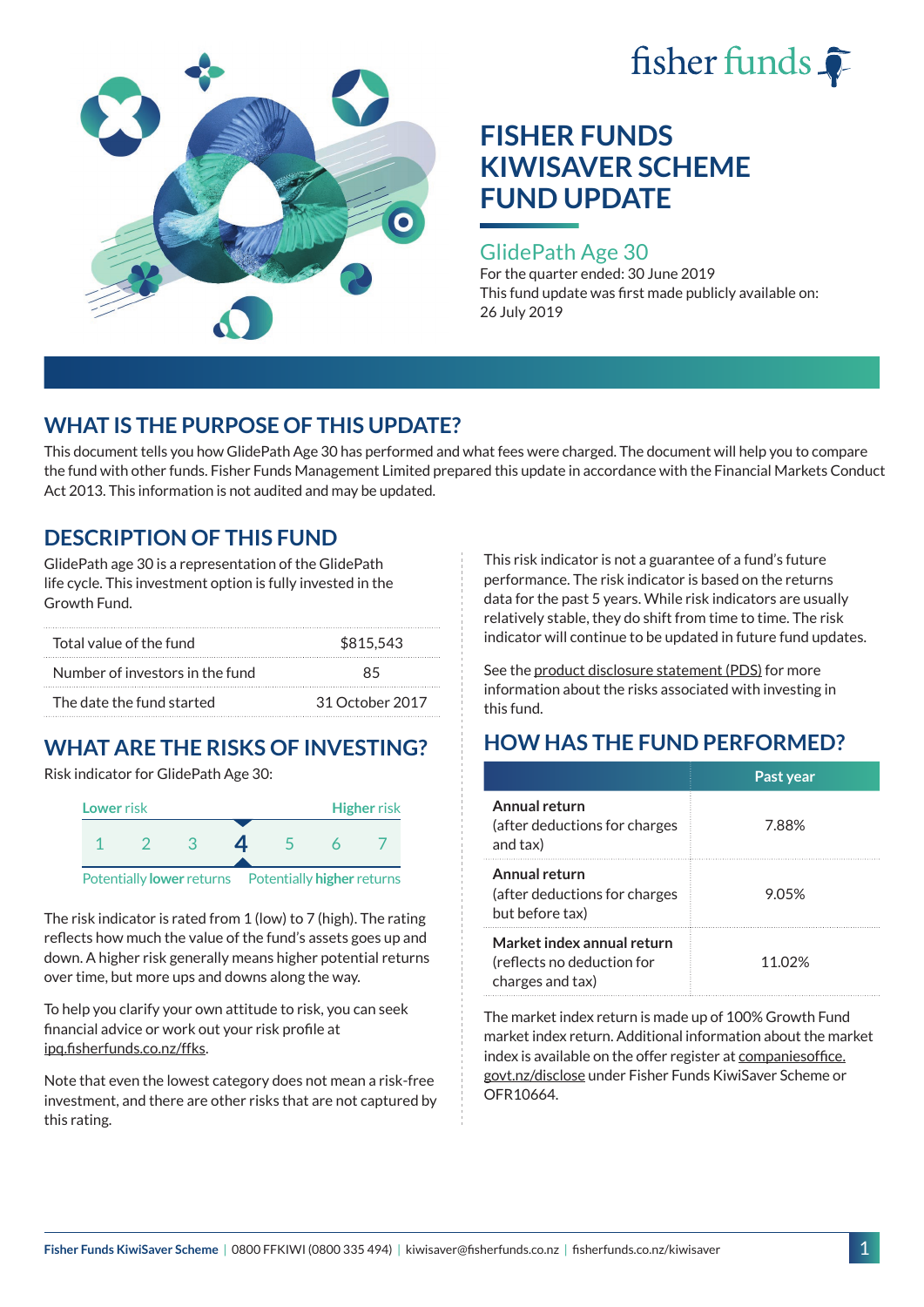## **ANNUAL RETURN GRAPH**



This shows the return after fund charges and tax for each year ending 31 March since the fund started. The last bar shows the average annual return since the fund started, up to 31 March 2019.

**Important:** This does not tell you how the fund will perform in the future.

Returns in this update are after tax at the highest prescribed investor rate (PIR) of tax for an individual New Zealand resident. Your tax may be lower. The market index return reflects no deduction for charges and tax.

#### **WHAT FEES ARE INVESTORS CHARGED?**

Investors in GlidePath Age 30 are charged fund charges that include GST. In the year to 31 March 2019 these were:

|                                                       | % of net asset value   |
|-------------------------------------------------------|------------------------|
| <b>Total fund charges</b>                             | 1.41%                  |
| Which are made up of:                                 |                        |
| <b>Total management and</b><br>administration charges | 1.41%                  |
| Including:                                            |                        |
| Manager's basic fee                                   | 0.95%                  |
| Other management and<br>administration charges        | 0.10%                  |
| Total performance-based fees <sup>1</sup>             | 0.36%                  |
| Other charges:                                        | \$ amount per investor |
| Annual membership fee                                 | \$36                   |

Small differences in fees and charges can have a big impact on your investment over the long term.

#### **EXAMPLE OF HOW THIS APPLIES TO AN INVESTOR**

Sarah had \$10,000 in the fund at the start of the year and did not make any further contributions. At the end of the year, Sarah received a return after fund charges were deducted of \$788 (that is 7.88% of her initial \$10,000). Sarah also paid \$36 in other charges. This gives Sarah a total return after tax of \$752 for the year.

#### **WHAT DOES THE FUND INVEST IN? Actual investment mix**

This shows the types of assets that the fund invests in.



#### **Target investment mix**

This shows the mix of assets that the fund generally intends to invest in.